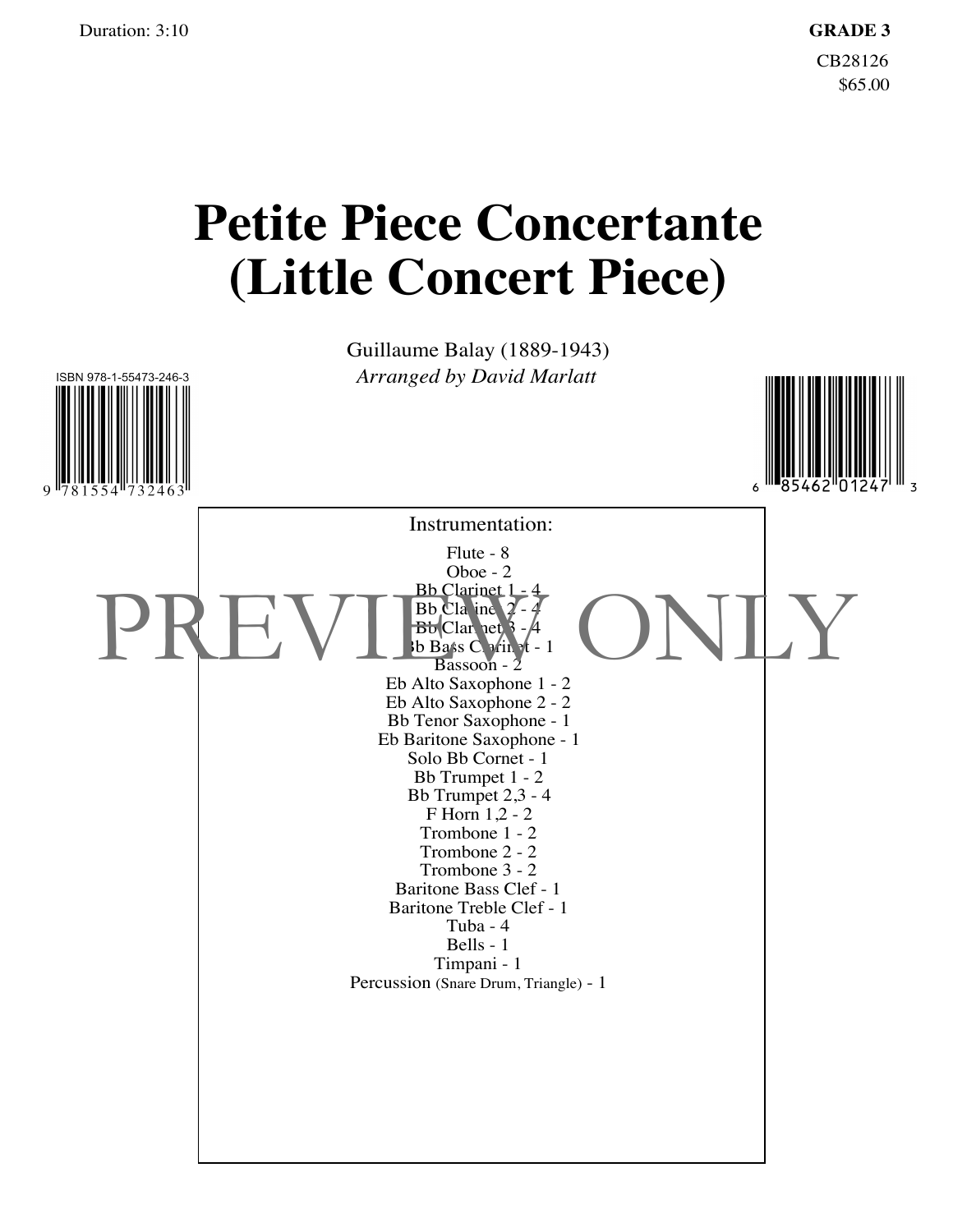*Eighth Note Publications*

## Petite Piece Concertante (Little Concert Piece)

*Arranged by David Marlatt* Guillaume Balay

This is a standard piece in solo trumpet repertoire that is used on countless festivals and competitions. The beautiful opening weaves its way through several key centers leading to the March where fast fingers and light articulations come into play. A great piece to show the capabilities of the cornet (or trumpet).

The original was scored for cornet and piano and this arrangement for band allows for a wider range of timbres in the accompaniment.

## PREVIEW ONLY

ISBN: 9781554732463 CATALOG NUMBER: CB28126 COST: \$65.00 DURATION: 3:10 DIFFICULTY RATING:GRADE 3 Solo Cornet and Concert Band

## **www.enpmusic.com**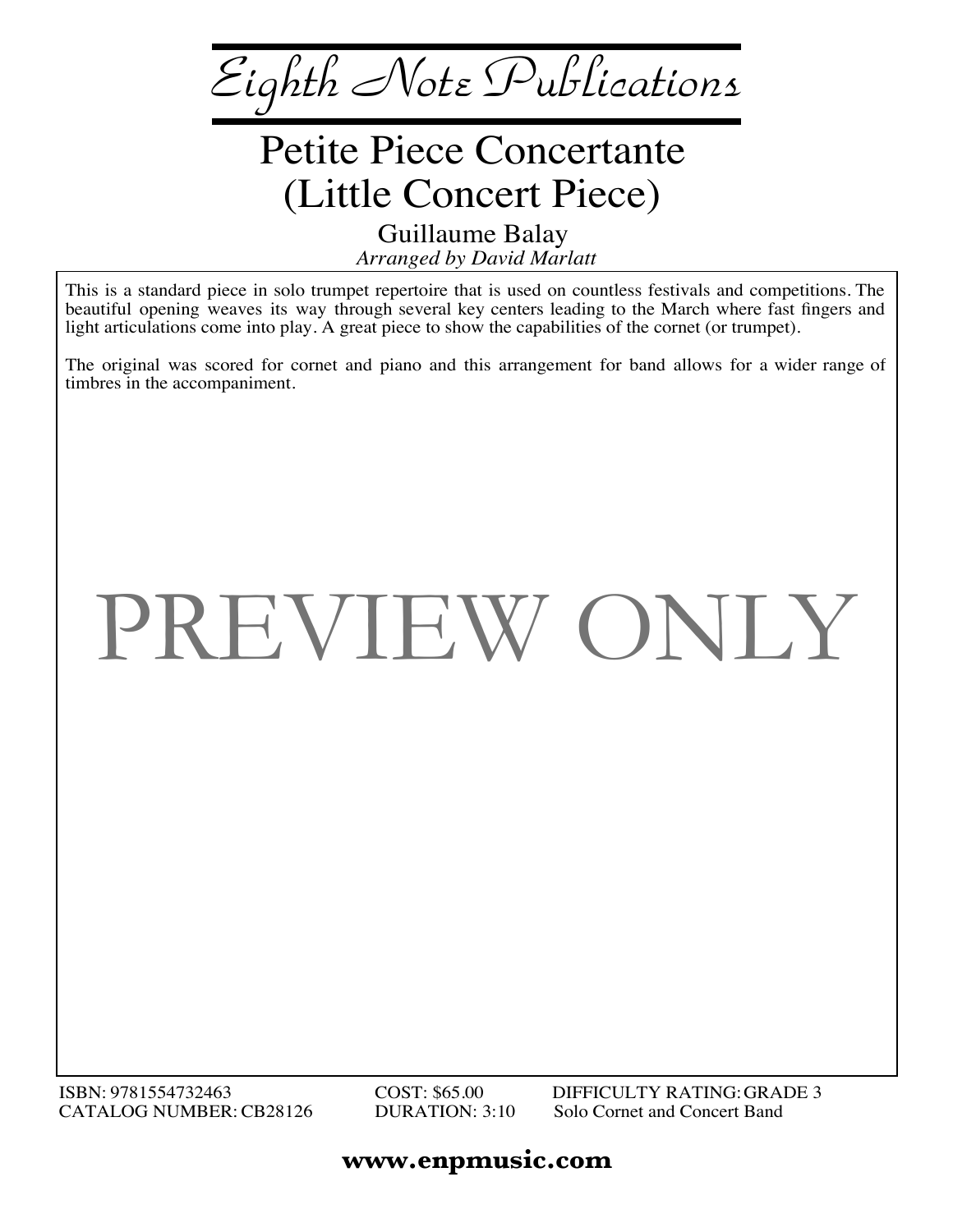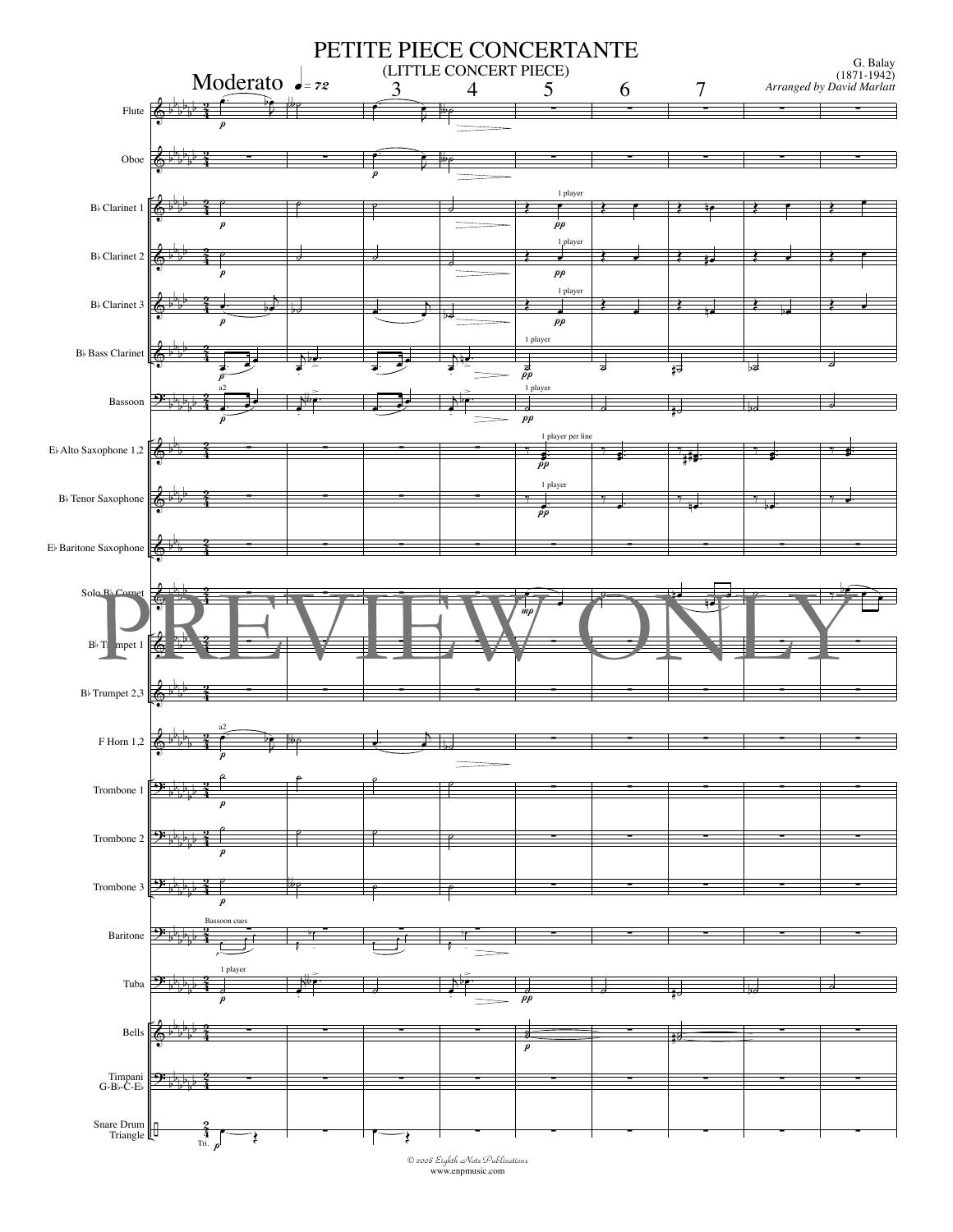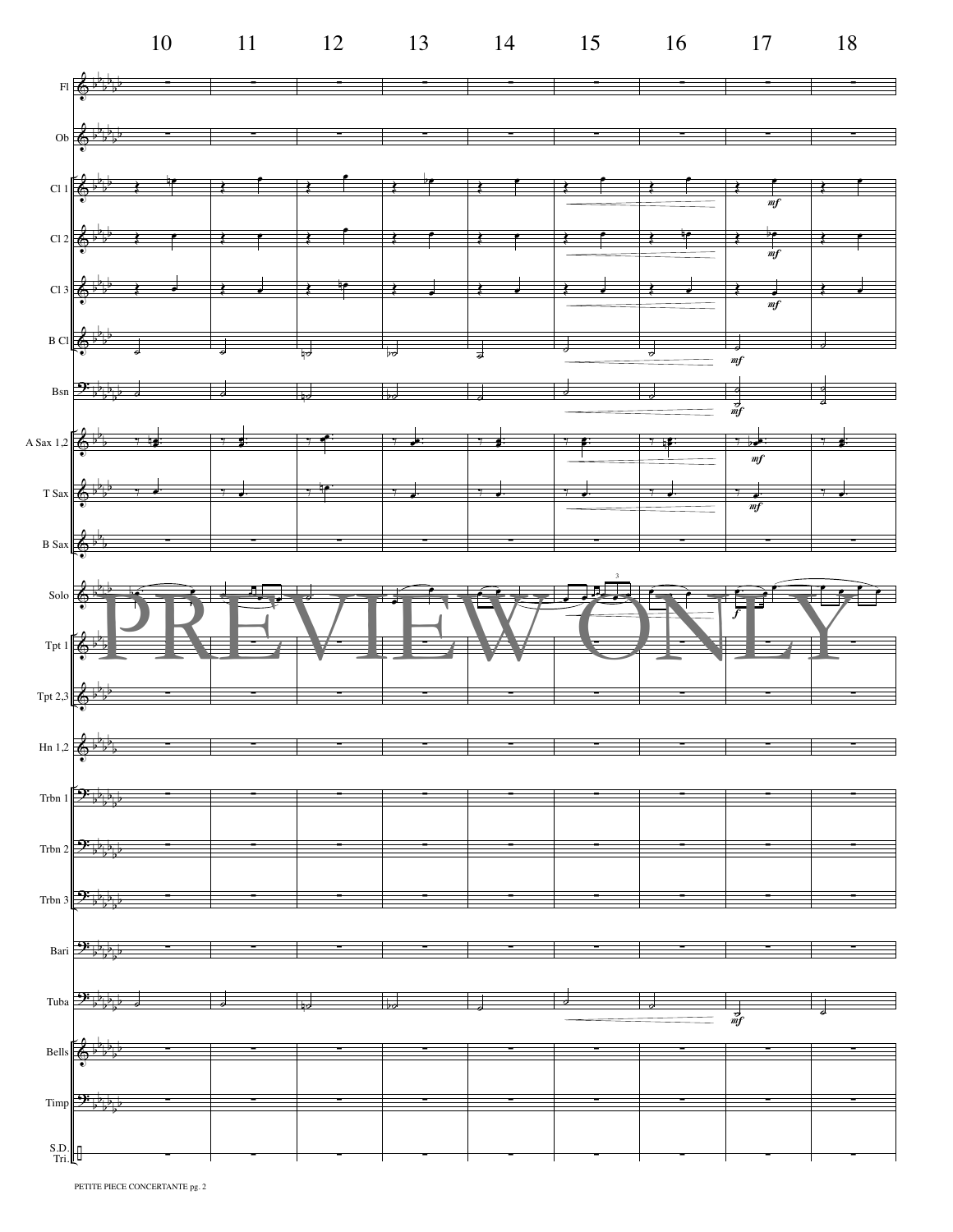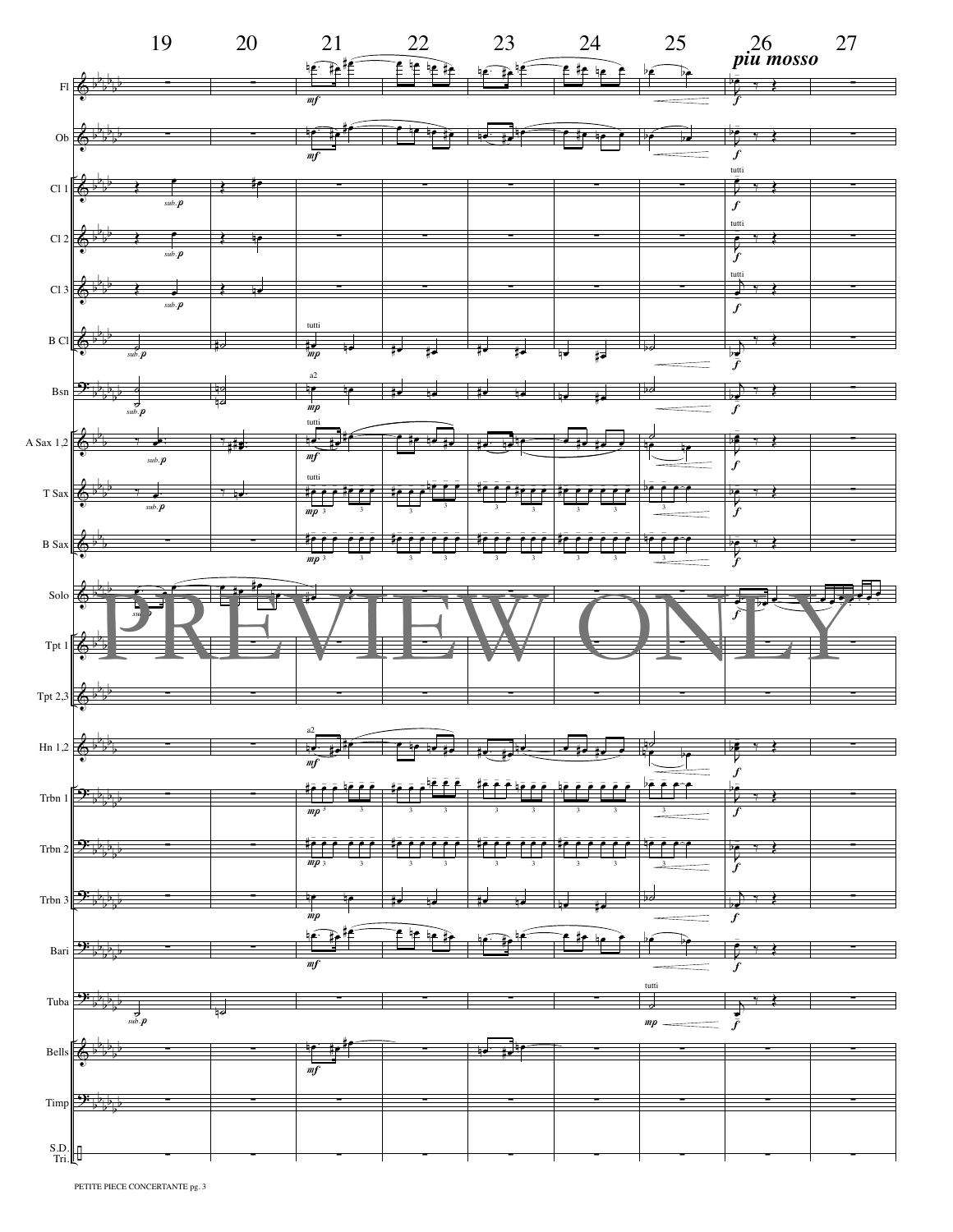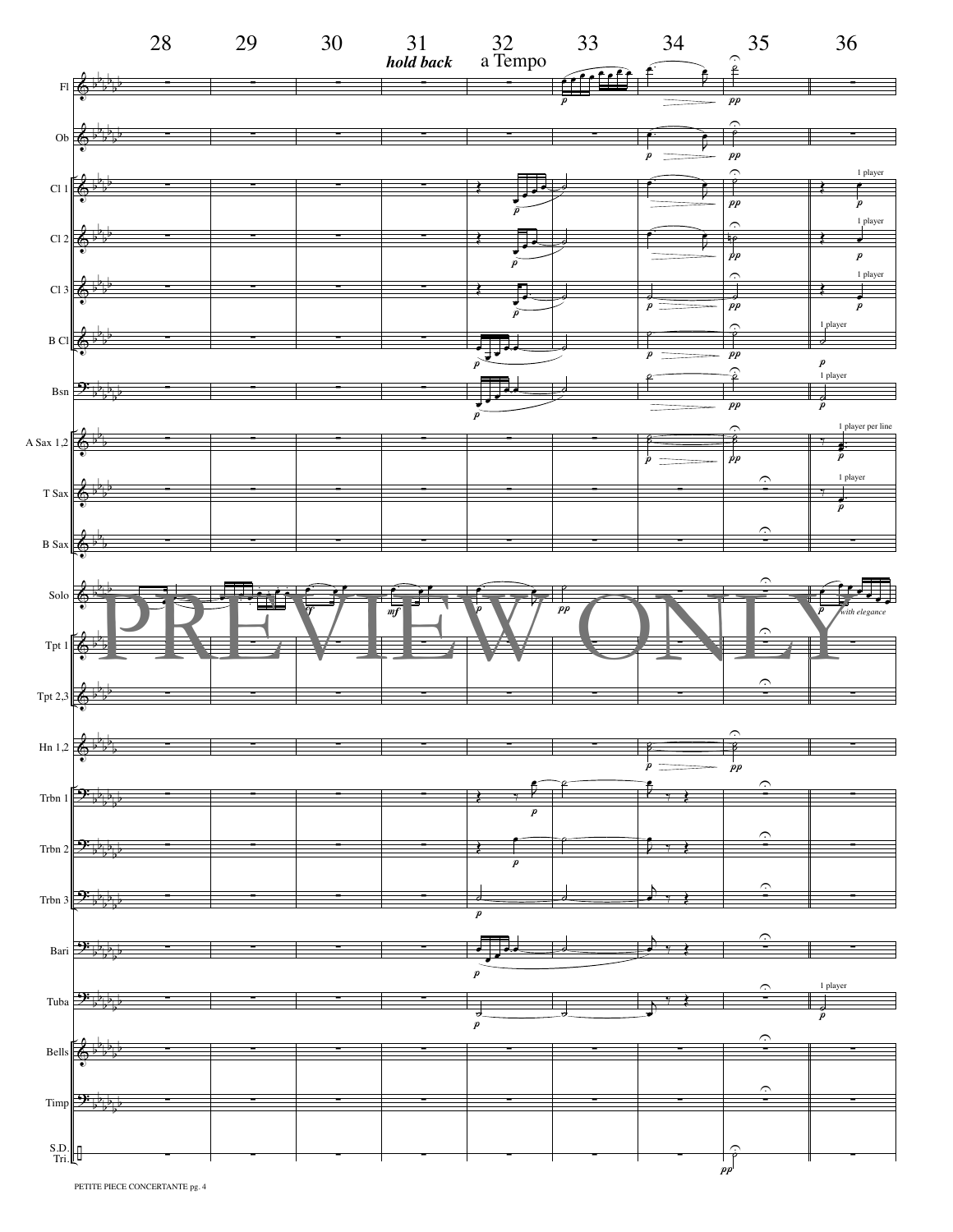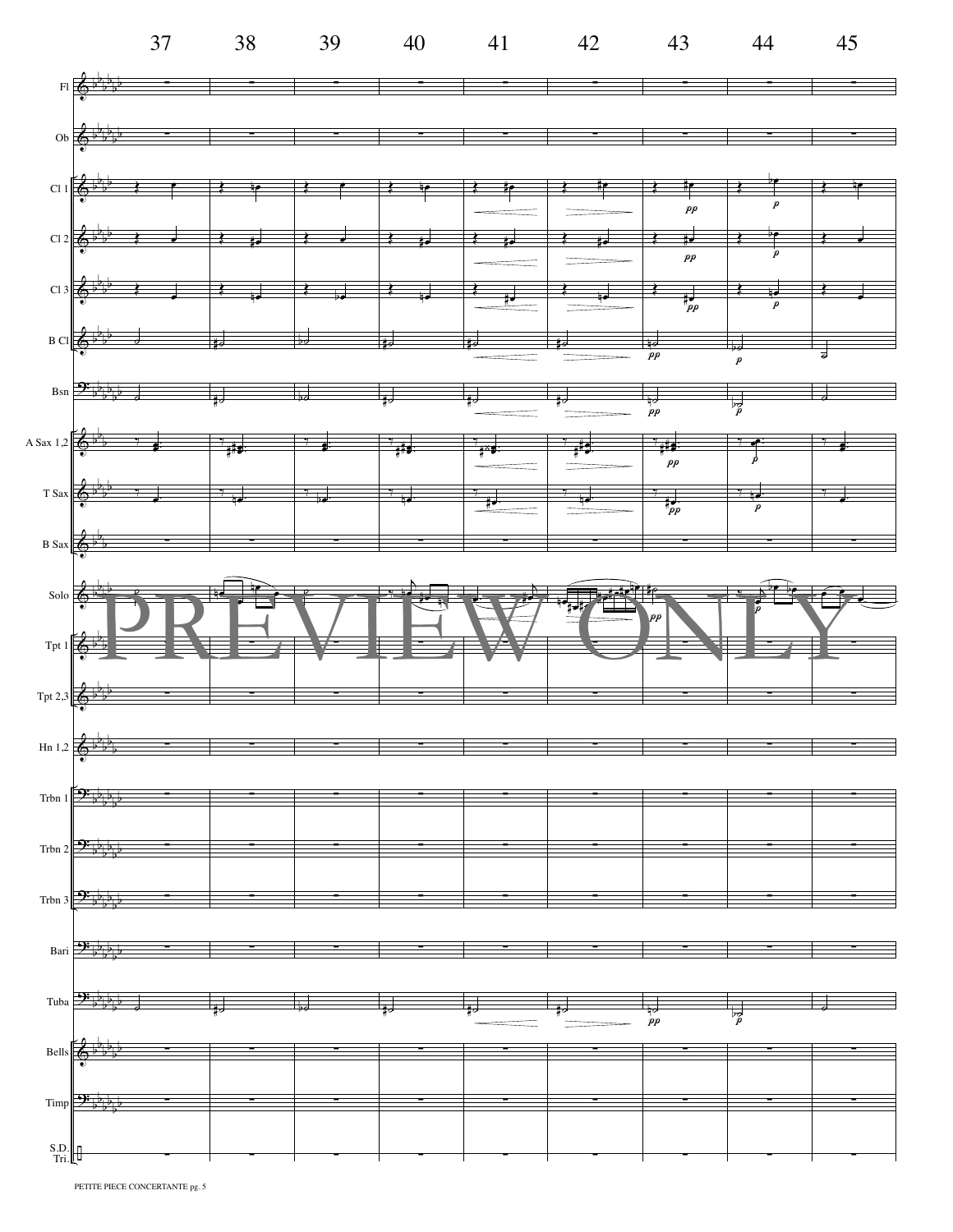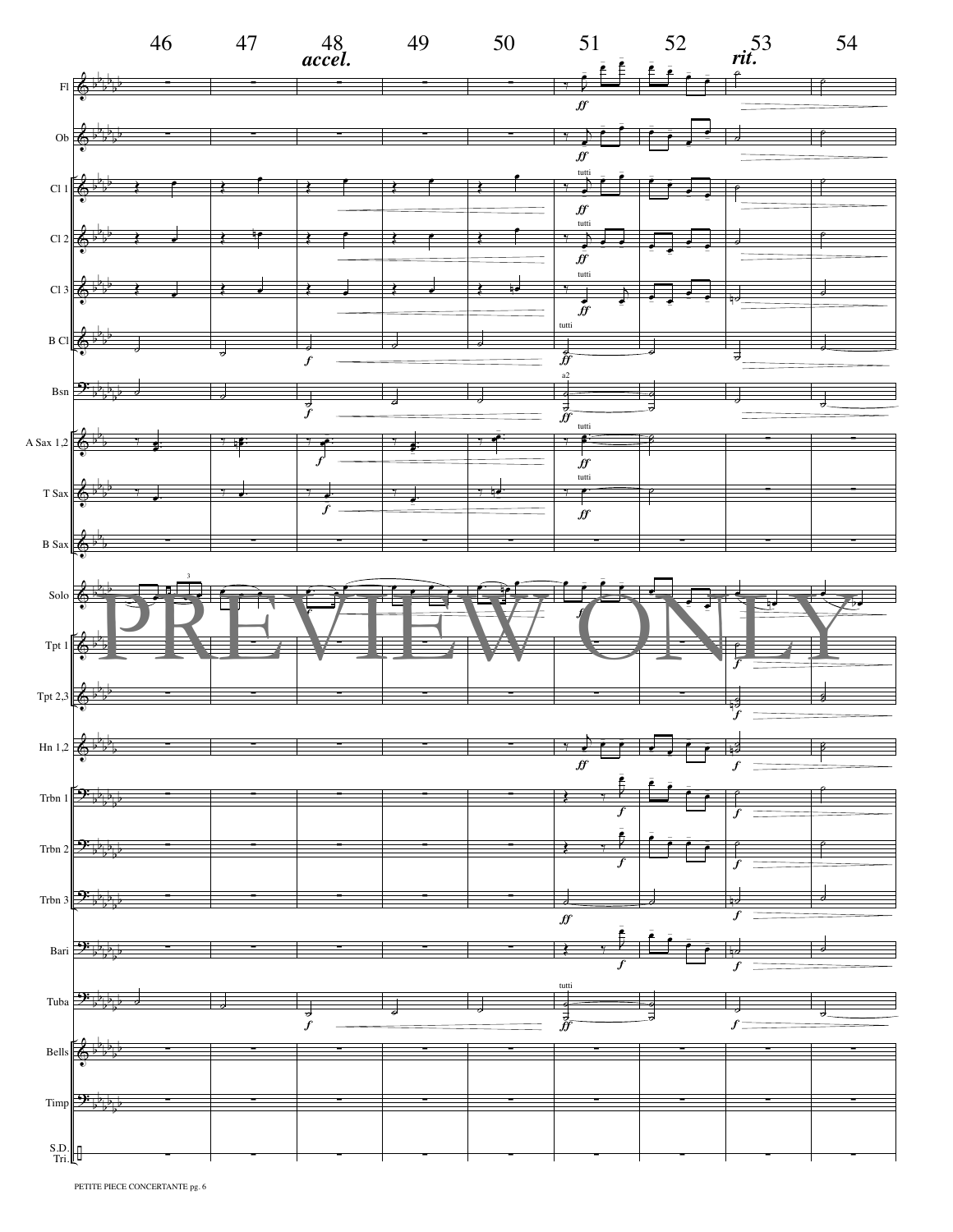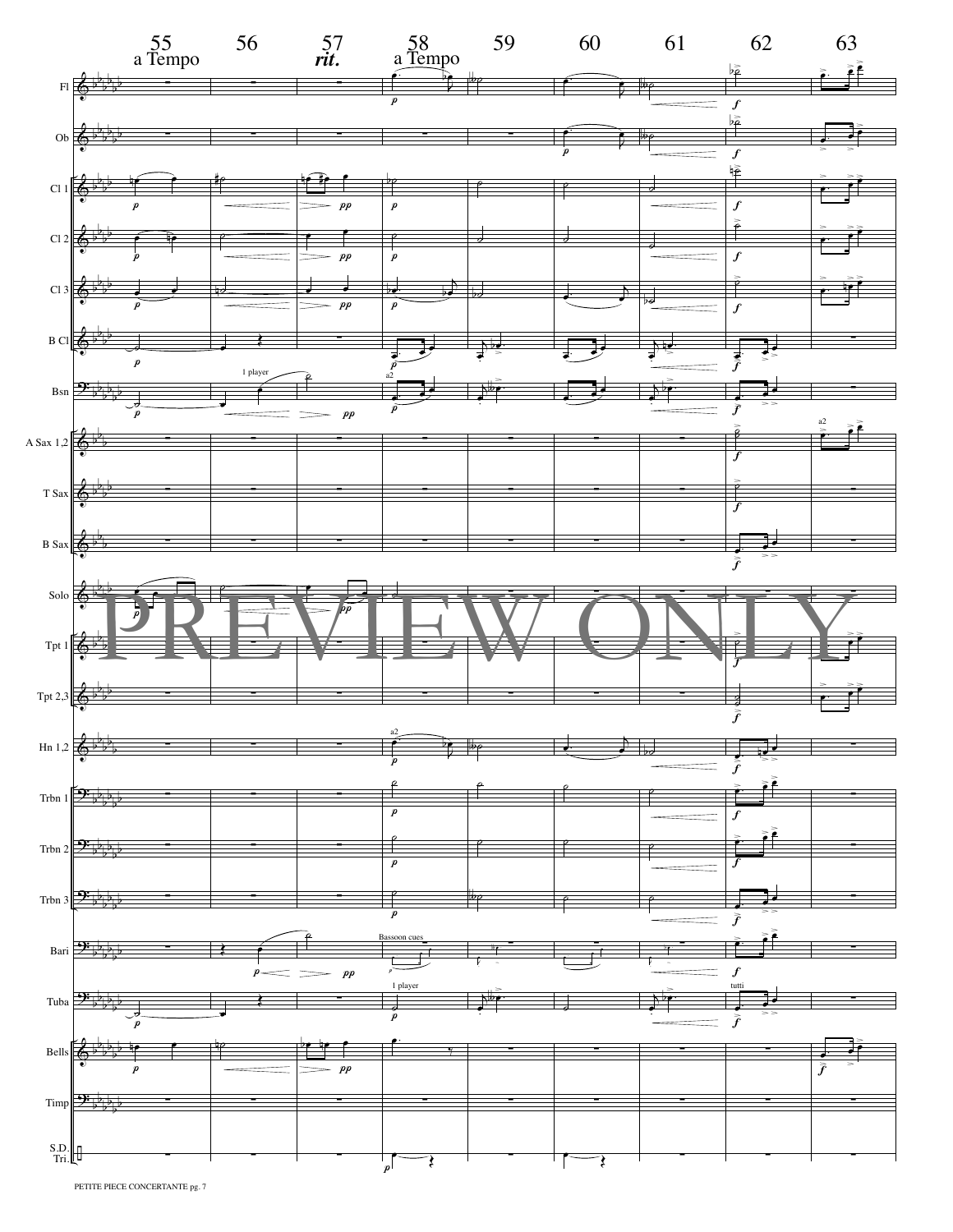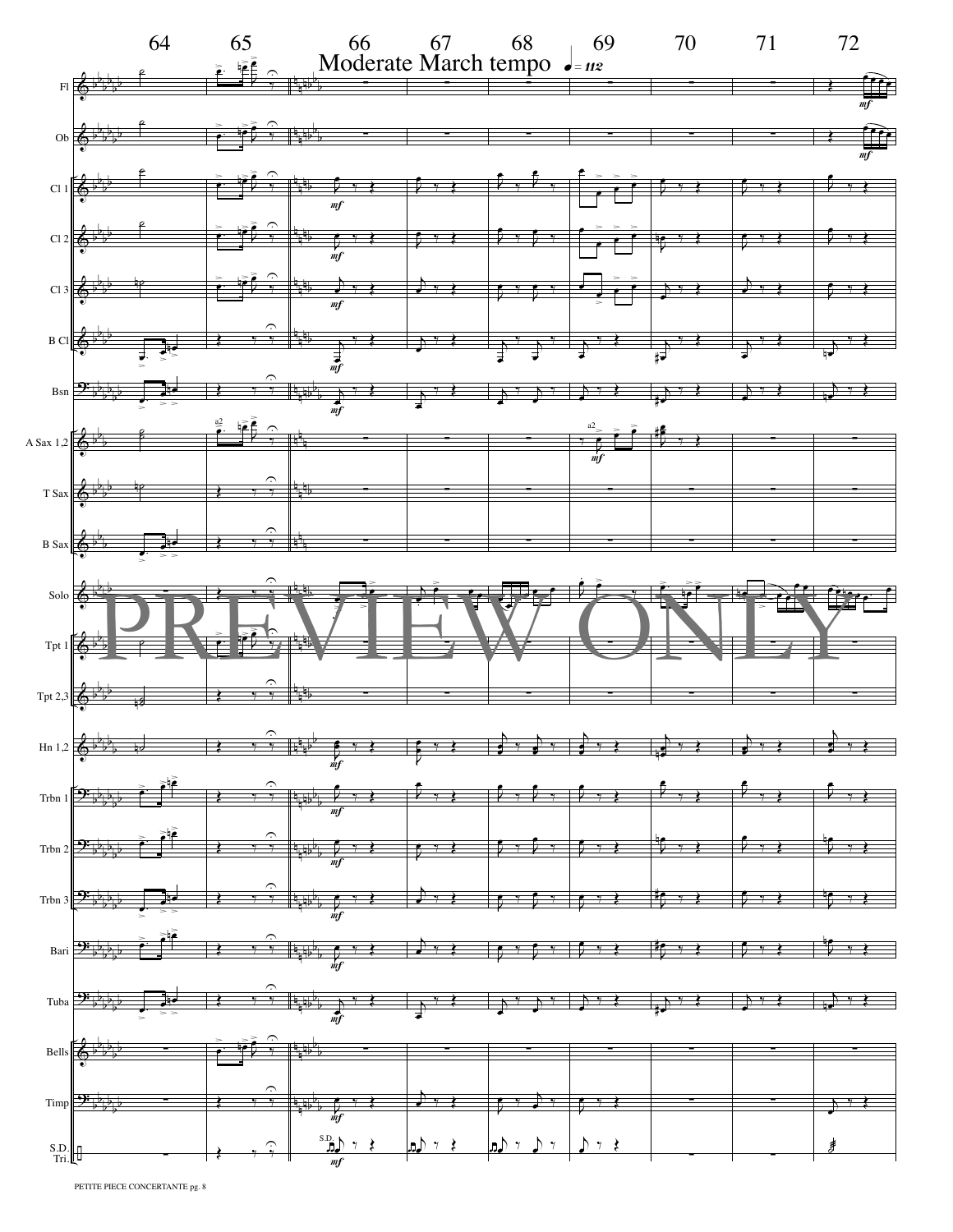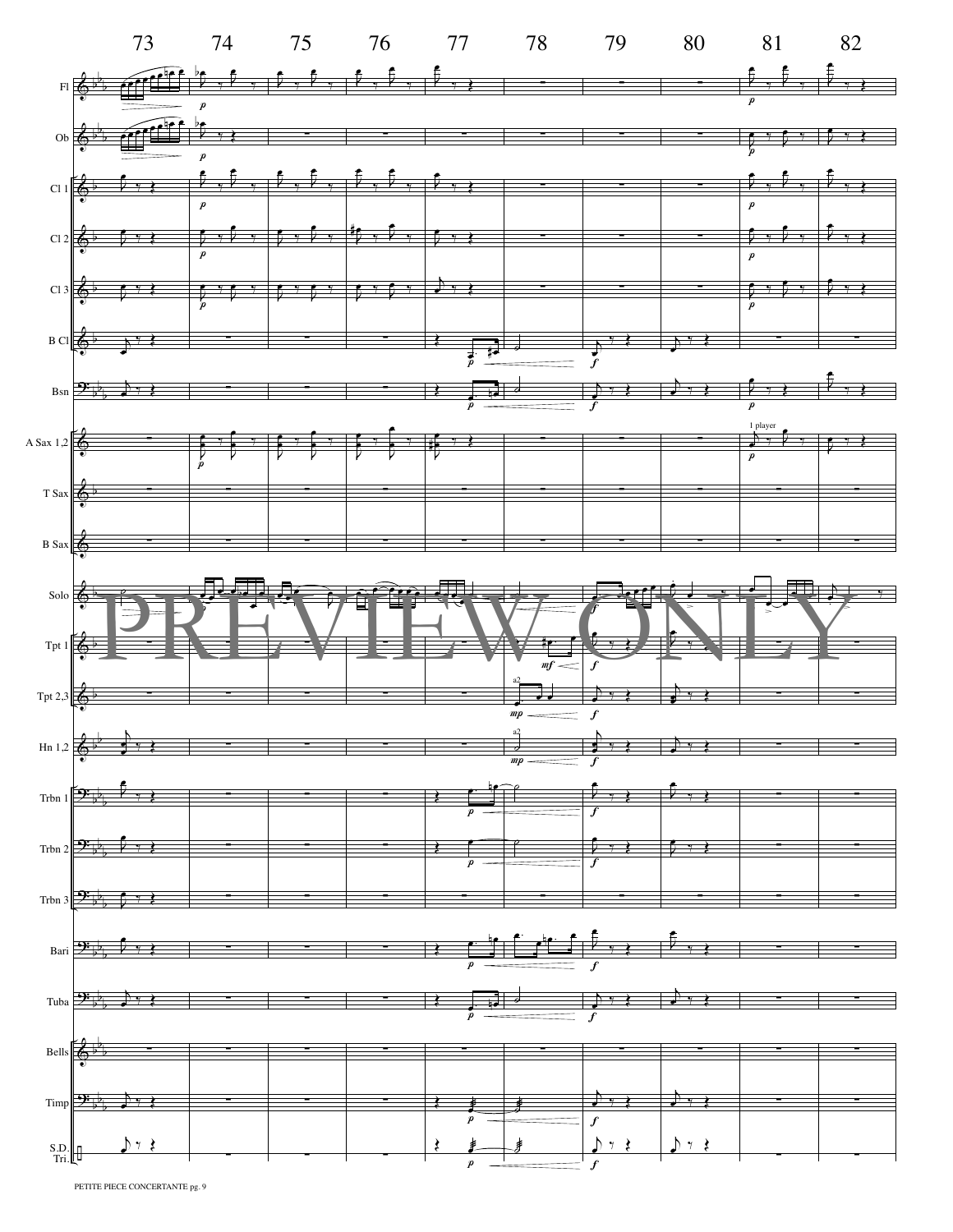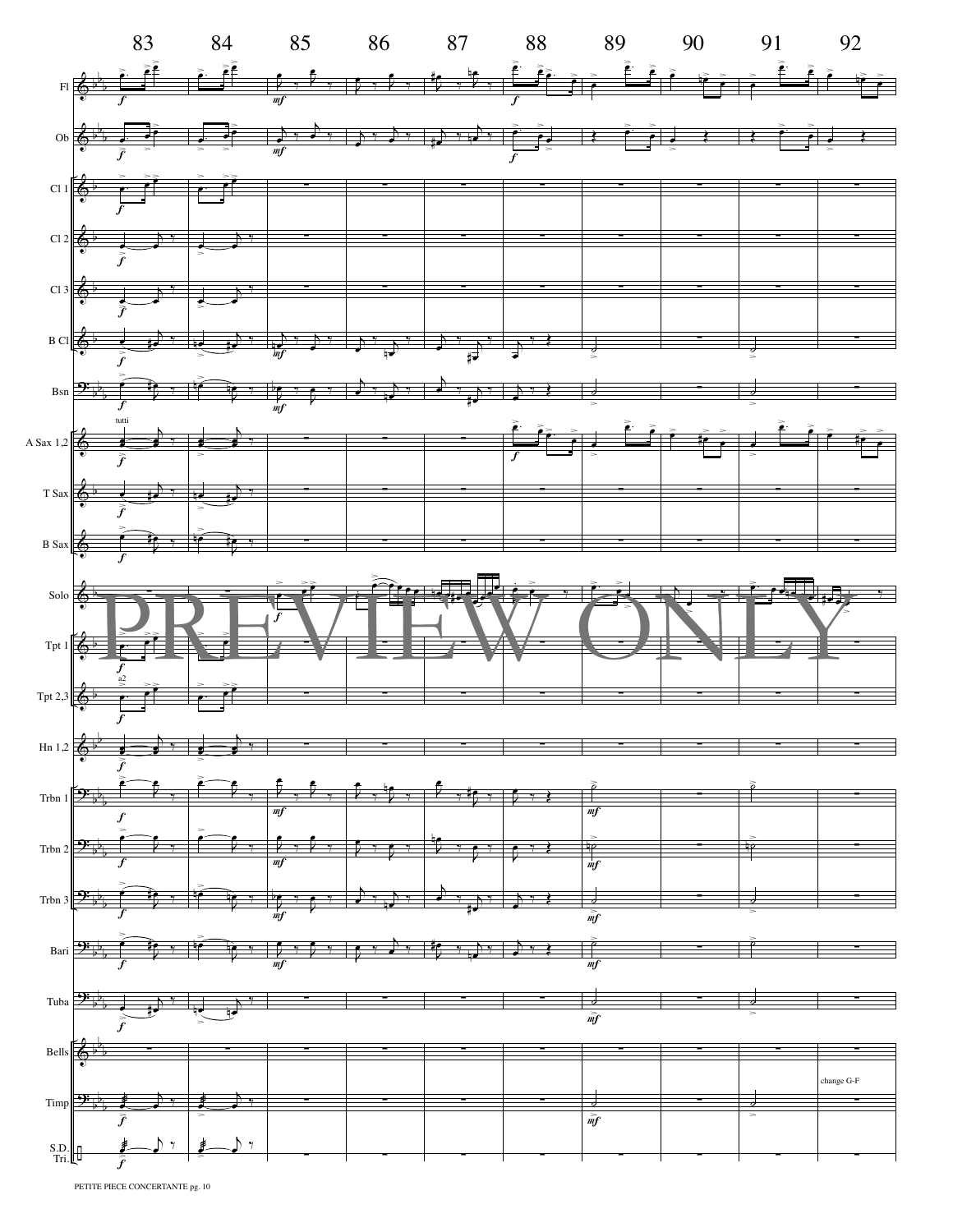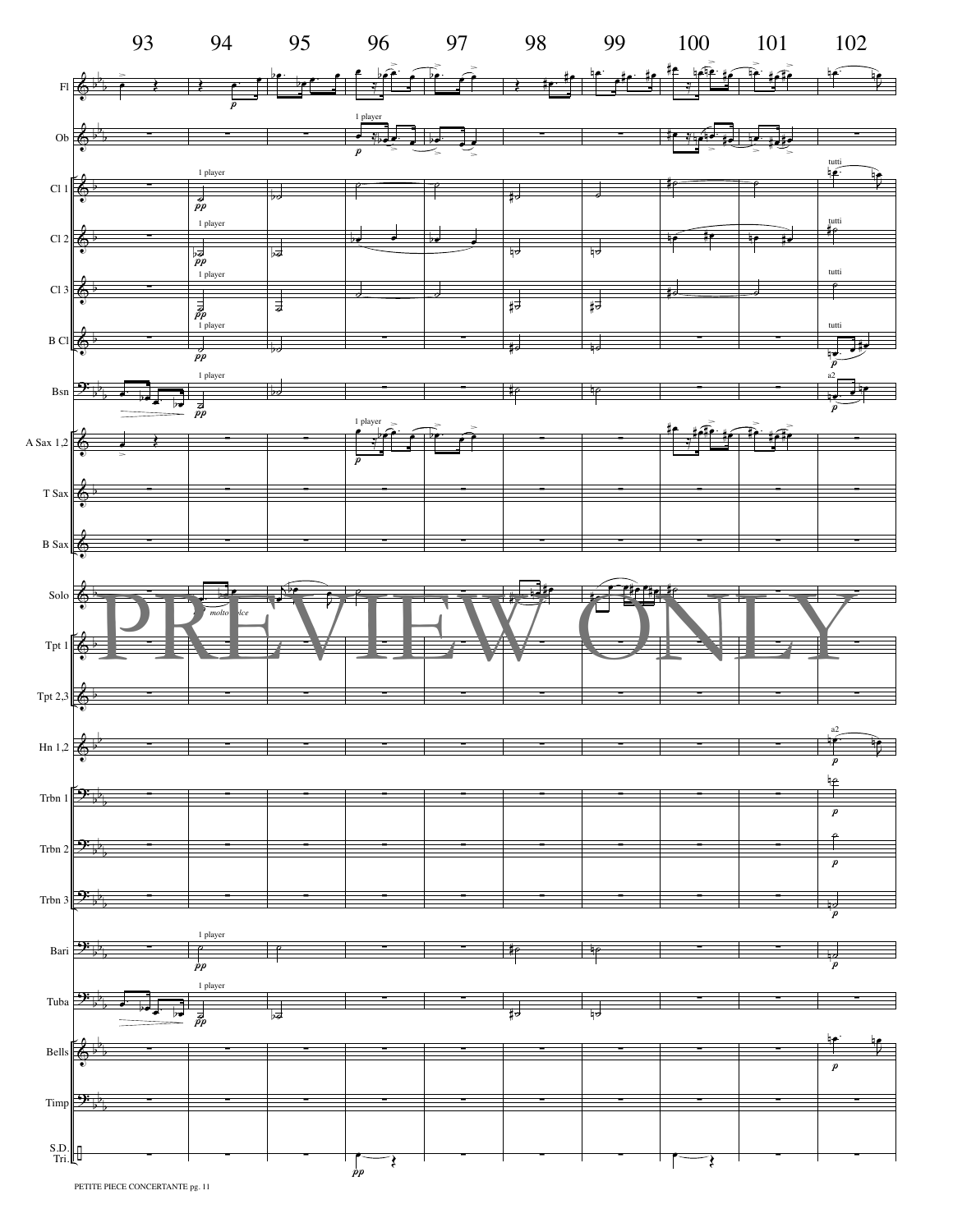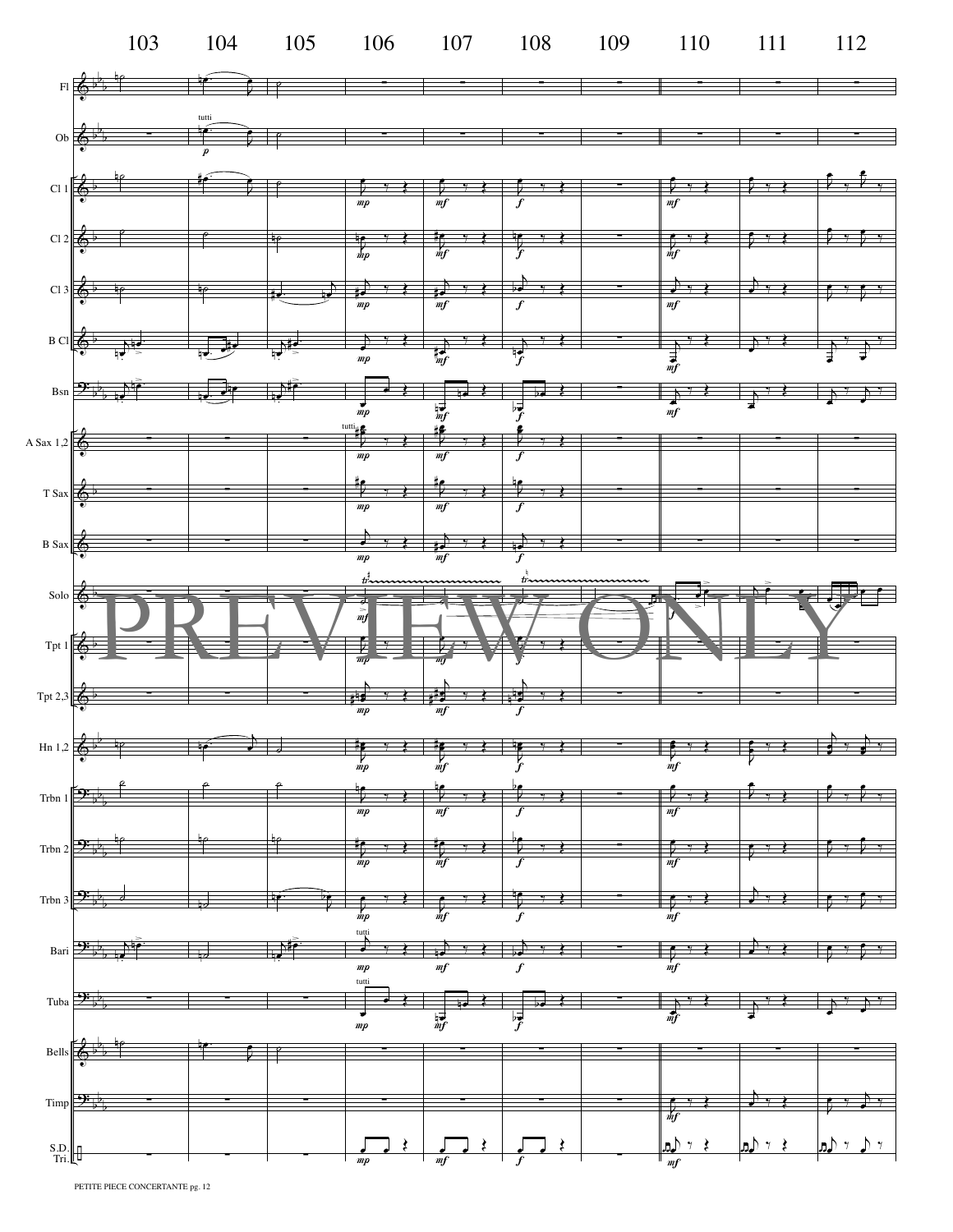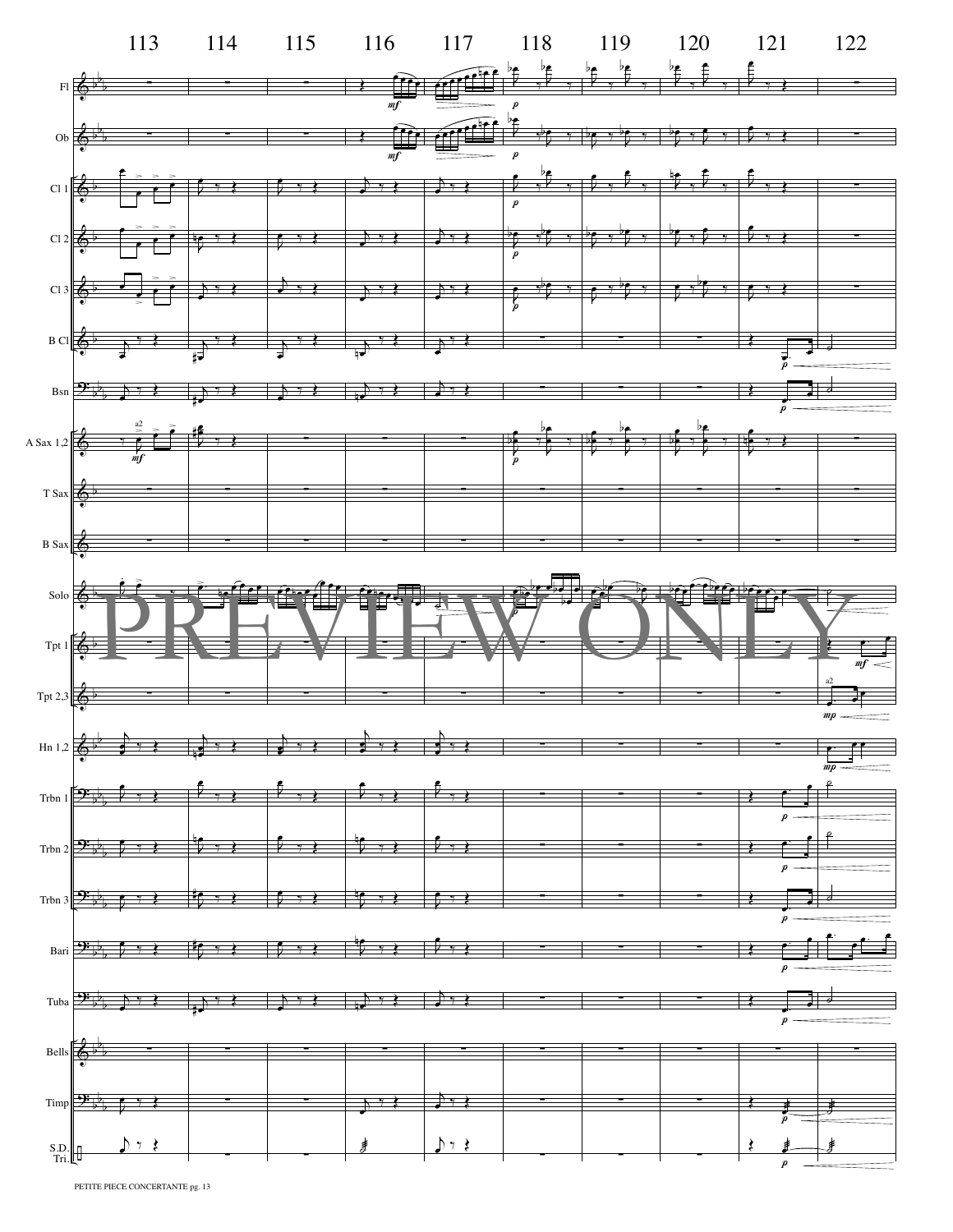